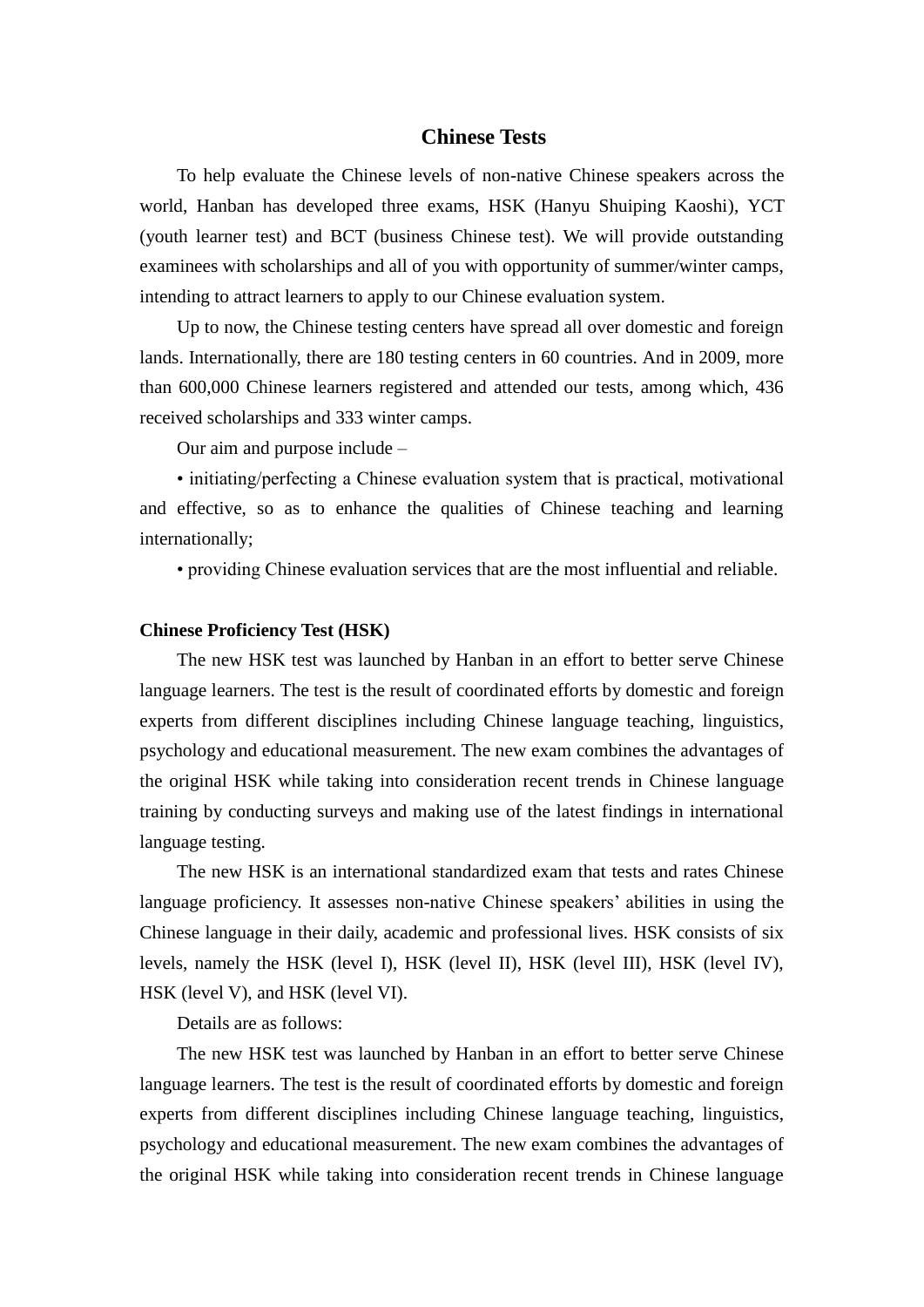training by conducting surveys and making use of the latest findings in international language testing.

*I. Test Structure* 

The new HSK is an international standardized exam that tests and rates Chinese language proficiency. It assesses non-native Chinese speakers' abilities in using the Chinese language in their daily, academic and professional lives. HSK consists of six levels, namely the HSK (level I), HSK (level II), HSK (level III), HSK (level IV), HSK (level V), and HSK (level VI).

*II. Test Levels* 

The levels of the new HSK correspond to the levels of the Chinese Language Proficiency Scales for Speakers of Other Languages (CLPS) and the Common European Framework of Reference for Languages (CEF) as follows:

| 新 HSK   | 词汇量      | 国际汉语<br>能力标准 | 欧洲语言<br>框架(CEF) |
|---------|----------|--------------|-----------------|
| HSK(六级) | 5000 及以上 | 五级           | C2              |
| HSK(五级) | 2500     |              | C1              |
| HSK(四级) | 1200     | 四级           | B2              |
| HSK(三级) | 600      | 三级           | B1              |
| HSK(二级) | 300      | 二级           | A <sub>2</sub>  |
| HSK(一级) | 150      | -85          | A1              |

| <b>New HSK</b> | <b>Vocabulary</b> | <b>CLPS</b> | CEF            |
|----------------|-------------------|-------------|----------------|
| HSK(level VI)  | <b>Over 5000</b>  |             | C <sub>2</sub> |
| HSK(level V)   | 2500              | Level V     | C <sub>1</sub> |
| HSK(level IV)  | 1200              | Level IV    | B <sub>2</sub> |
| HSK(level III) | 600               | Level III   | B <sub>1</sub> |
| HSK(level II)  | 300               | Level II    | A2             |
| HSK(level I)   | 150               | Level I     | A <sub>1</sub> |

Test takers who are able to pass the HSK (Level I) can understand and use very simple Chinese words and phrases, meet basic needs for communication and possess the ability to further their Chinese language studies.

Test takers who are able to pass the HSK (Level II) have an excellent grasp of basic Chinese and can communicate in simple and routine tasks requiring a simple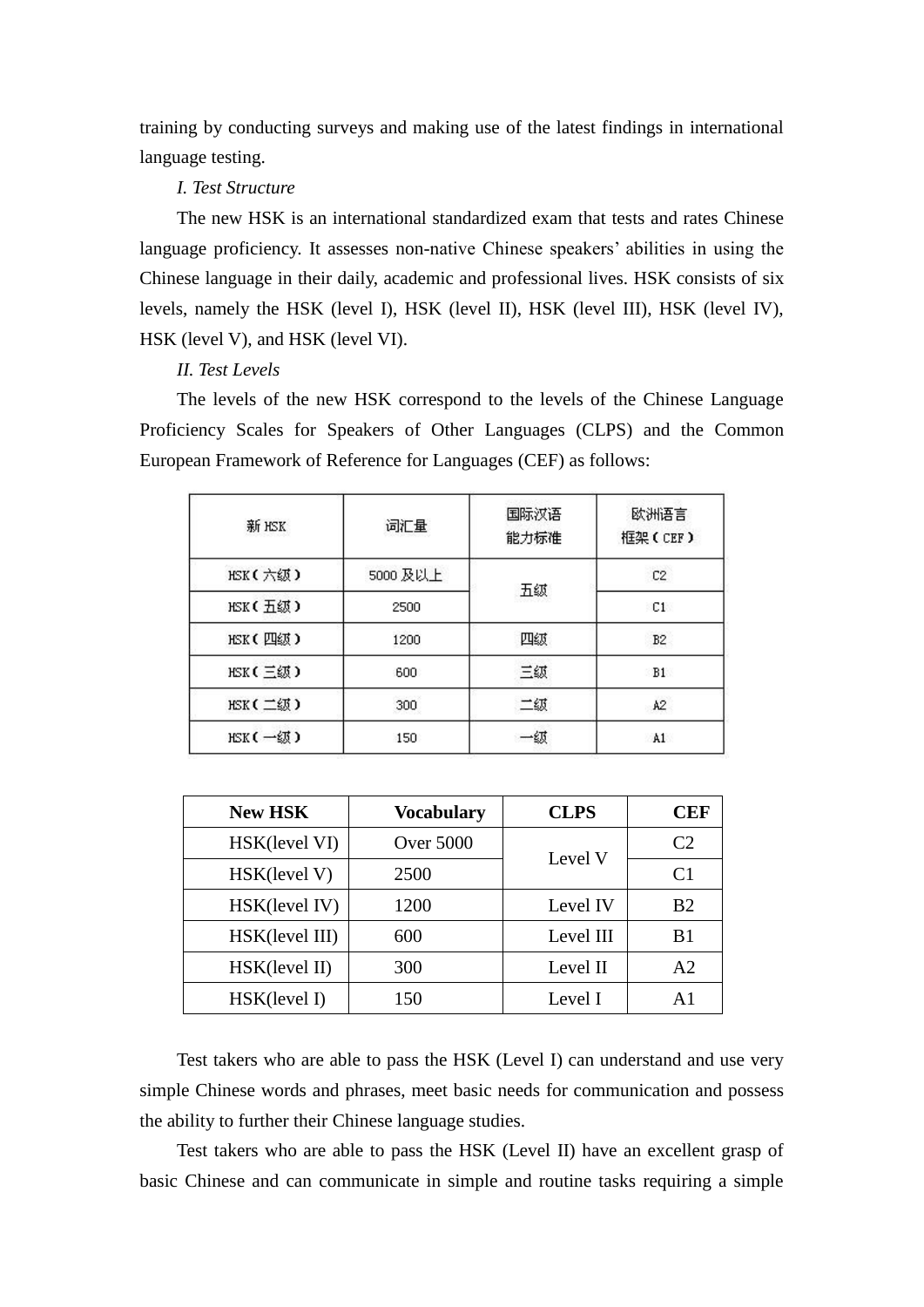and direct exchange of information on familiar and routine matters.

Test takers who are able to pass the HSK (Level III) can communicate in Chinese at a basic level in their daily, academic and professional lives. They can manage most communication in Chinese when travelling in China.

Test takers who are able to pass the HSK (Level IV) can converse in Chinese on a wide range of topics and are able to communicate fluently with native Chinese speakers.

Test takers who are able to pass the HSK (Level V) can read Chinese newspapers and magazines, enjoy Chinese films and plays, and give a full-length speech in Chinese.

Test takers who are able to pass the HSK (Level VI) can easily comprehend written and spoken information in Chinese and can effectively express themselves in Chinese, both orally and on paper.

# *III. Test Principles*

The new HSK follows the principle of "test-teaching correlation", bases the design of the test on the current trends in international Chinese language training, and is closely related to textbooks. The purpose of the test is to "promote training through testing" and "promote learning through testing".

The new HSK emphasizes the objectivity and accuracy of the evaluation and stresses the learners' actual Chinese language abilities.

The new HSK sets clear test objectives to allow the test takers to be able to improve their Chinese language abilities in a systematic and efficient way.

# *IV. Testing Purposes*

The new HSK retains the former HSK's orientation as a general (or universal) Chinese language abilities test for adult learners. The results of the test can serve several purposes:

1. A reference for an educational institution's decision-making concerning recruiting students, assigning students to different classes, allowing students to skip certain courses and granting students academic credits.

2. A reference for employers' decision-making concerning the recruitment, training and promotion of test takers.

3. A method for Chinese language learners to assess and improve their proficiency in Chinese.

4. A method for Chinese language training institutions to evaluate training results.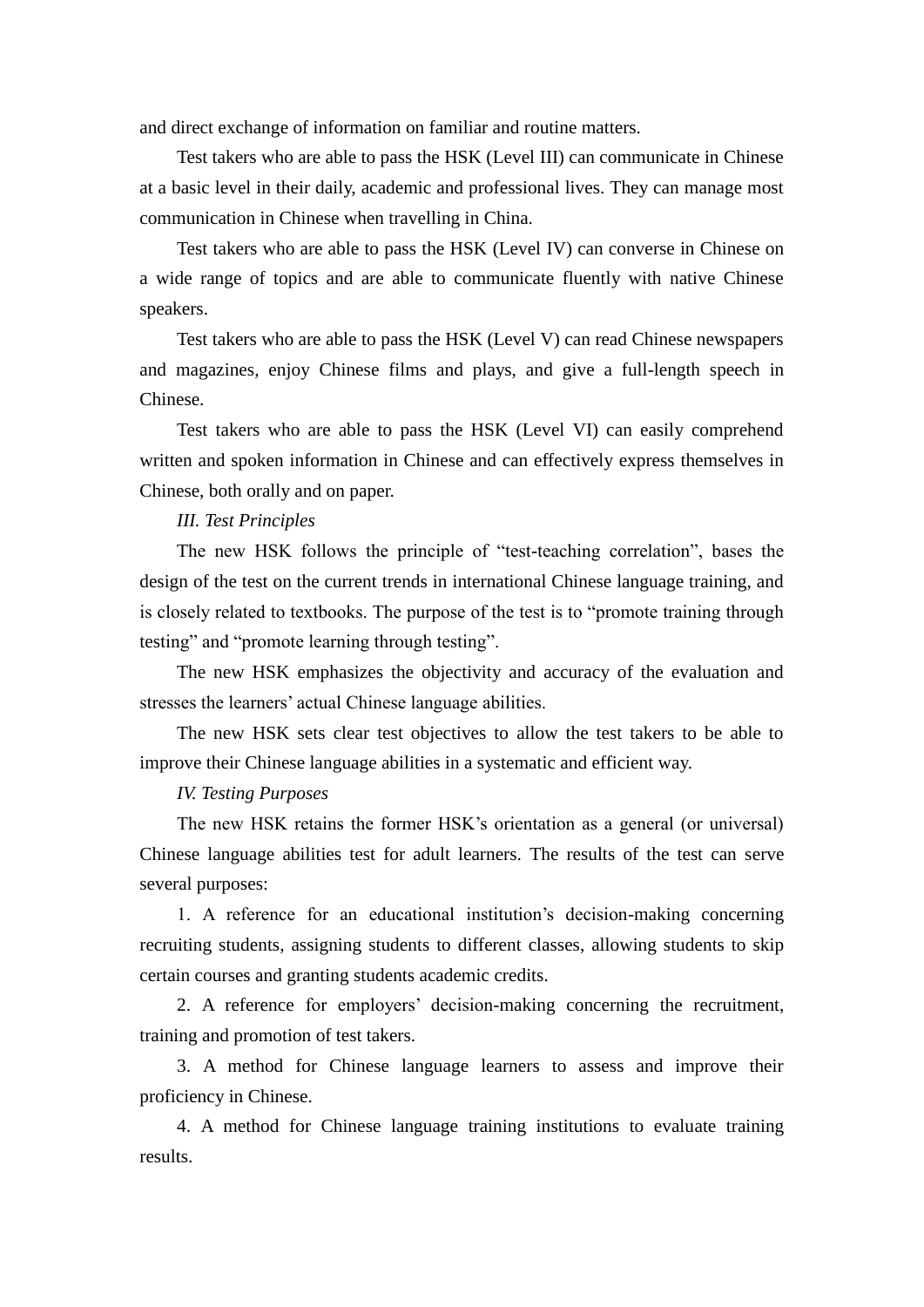# *V. Results Certificate*

Test takers will receive the results for the new HSK issued by Hanban within one month after the test.

# **Youth Chinese Test (YCT)**

The new YCT test was launched by Hanban in an effort to encourage foreign young students to learn Chinese and improve their Chinese language proficiency. As part of this effort, since 2004 Hanban has organized experts from different disciplines such as Chinese language teaching, linguistics, psychology and educational measurement to work on the program, conducting surveys in order to understand the latest trends in overseas Chinese language teaching and learning.

### *I. Test Structure*

The new YCT is an international standardized test of Chinese language proficiency. It assesses young foreign students' abilities to use Chinese in their daily and academic lives. The new YCT consists of a writing test and a speaking test, which are independent of each other. The writing test is divided into four levels, namely, the YCT (level I), YCT (level II), YCT (level III), and YCT (level IV). The speaking test is divided into the YCT (Beginner Level) and YCT (Intermediate Level).

| <b>Writing Test</b> | <b>Speaking Test</b>     |  |
|---------------------|--------------------------|--|
| YCT (Level IV)      | YCT (Intermediate Level) |  |
| YCT (Level III)     |                          |  |
| YCT (Level II)      | YCT (Beginner Level)     |  |
| YCT (Level I)       |                          |  |

# *II. Test Levels*

The different levels of the new YCT are similar to some of the levels in the Chinese Language Proficiency Scales for Speakers of Other Languages (CLPS) and the Common European Framework of Reference (CEF); details are as follows:

| New HSK         | Vocabulary | <b>CLPS</b> | <b>CEF</b>     |
|-----------------|------------|-------------|----------------|
| HSK (Level VI)  | Over 5,000 | Level V     | C2             |
| HSK (Level V)   | 2500       |             | C <sub>1</sub> |
| HSK (Level IV)  | 1200       | Level IV    | B <sub>2</sub> |
| HSK (Level III) | 600        | Level III   | B1             |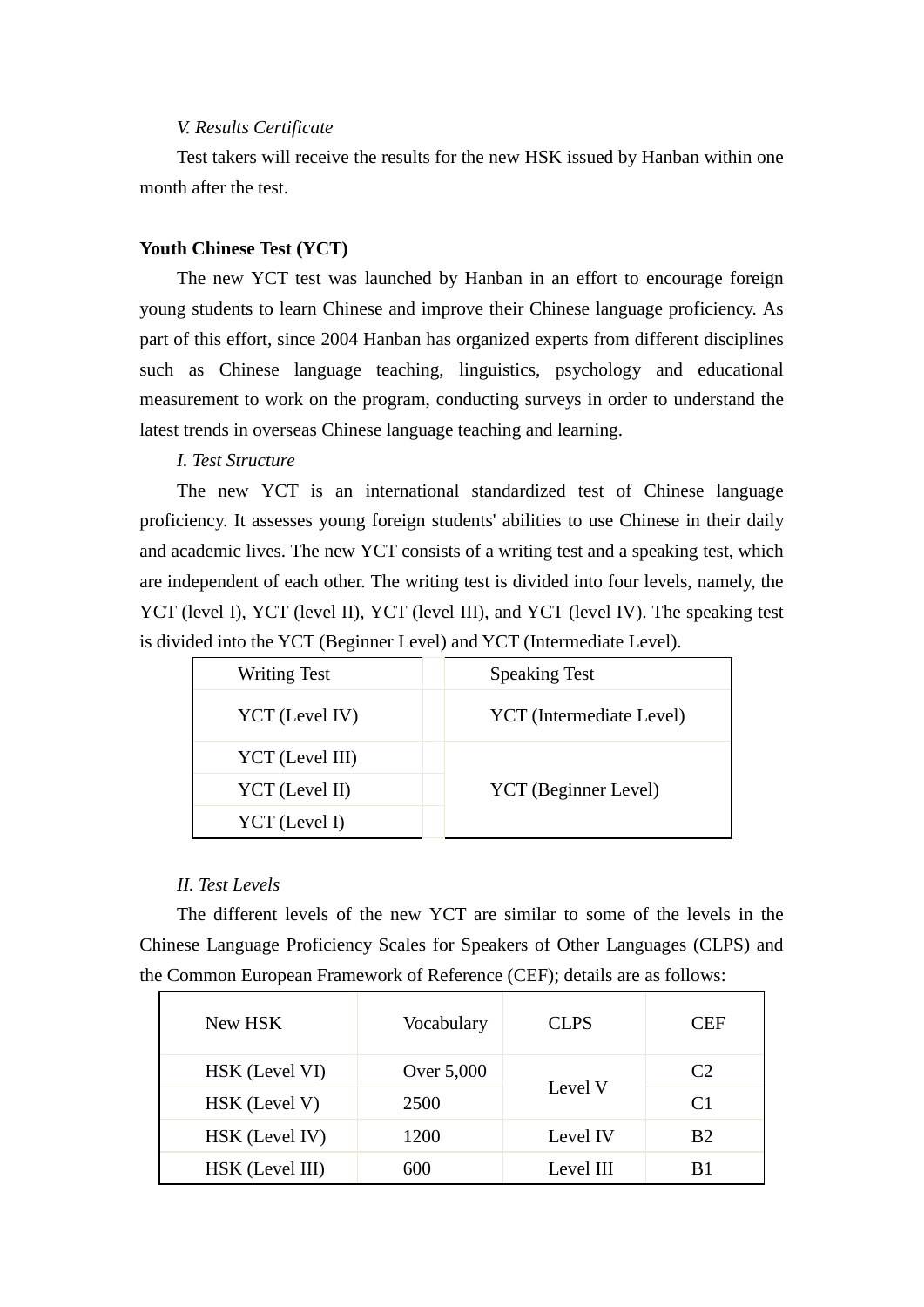| HSK (Level II) | 300 | Level II |  |
|----------------|-----|----------|--|
| HSK (Level I)  | 150 | Level I  |  |

Test takers who are able to pass the YCT (Level I) can understand and use some of the most common Chinese phrases and sentences and possess the ability to further their Chinese language studies.

Test takers who are able to pass the YCT (Level II) can understand and use some simple Chinese phrases and sentences and cope with basic level communications.

Test takers who are able to pass the YCT (Level III), having reached an excellent level in basic Chinese, can communicate on familiar daily topics in a simple manner.

Test takers who are able to pass the YCT (Level IV) can communicate in Chinese at a basic level in their daily, academic and professional lives. When travelling in China, they can manage most forms of communication in Chinese.

### *III. Test Principles*

The new YCT aims to improve Chinese language learners' self-confidence and follows the principle of "test-teaching correlation". It bases the design of the test on current trends in international Chinese language training and is closely related to textbook learning procedures. The purpose of the test is to "promote training through testing" and "promote learning through testing".

# *IV. Test Purposes*

The YCT is intended for students whose mother tongue is not Chinese. The results of the test can serve various purposes:

1. A method for Chinese language learners to assess and improve their proficiency in Chinese.

2. A reference for Chinese language training in schools.

3. A method for Chinese language training institutions to evaluate training results.

4. A benchmark for students who want to participate in the HSK test.

### *V. Results Certificate*

Test takers will receive their test results for the new YCT issued by Hanban within three weeks after the test.

#### **Business Chinese Test (BCT)**

Business Chinese Test is a state-level standardized test designed to assess the Chinese proficiency of non-native speakers engaged in business activities. BCT is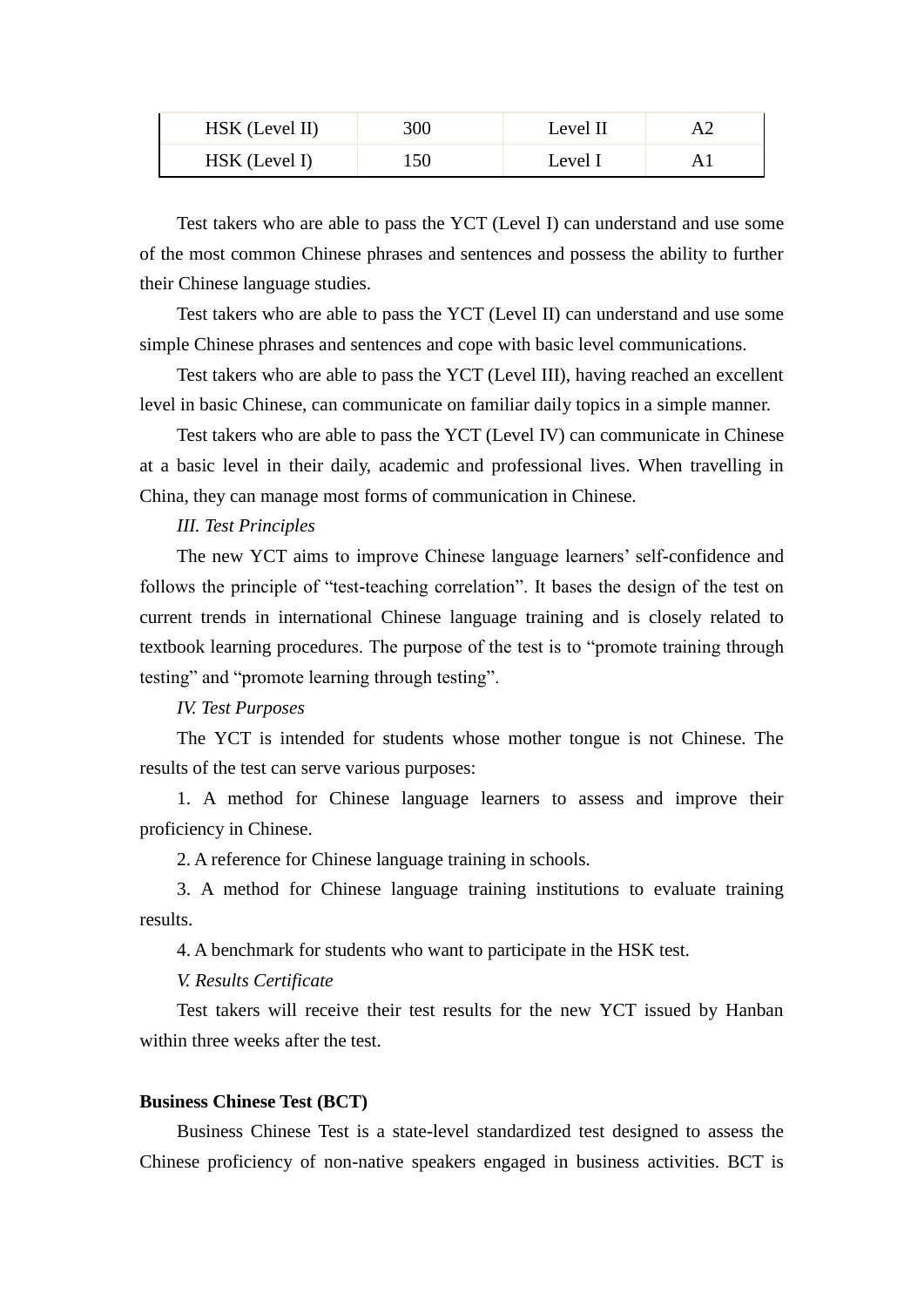developed by Peking University under the entrustment of Office of Chinese Language Council International ("Hanban" for short). Its English name is Business Chinese Test ("BCT" for short).

BCT assesses the communicative ability of test takers using Chinese in a wide range of business-related career occasions, daily life and social interaction. The test mainly features practicality and communicativeness. This test consists of two relatively independent tests: BCT (Listening & Reading) and BCT (Speaking & Writing). test takers may sit for one or both of them at a time. There is no limit to candidates' age, education or length of learning Chinese.

Hanban is the supervisor of Business Chinese Test, and the issuer of "Business Chinese Test Certificate."

Business Chinese Test is held regularly in China and other countries each year.

*I. Test Takers*

BCT is held for the non-native speakers. Any who is a non-native speaker, whether capable of basic communication or fairly skillful communication, may sit for BCT. There is no limit to candidates' age, education or length of learning Chinese.

*II. Test Purposes*

BCT is open for the whole world and severs various institutions and individuals which want to assess the business Chinese proficiency of relevant persons. Its main purposes include:

1. Provide a basis for employers to assess the business Chinese proficiency of relevant persons when making such decisions as employee recruitment, selection, placement and promotion;

2. Help relevant teaching and training institutions to assess the business Chinese proficiency of candidates in recruitment and class division;

3. Assess the practical effects achieved form the teaching and training of relevant teaching and training institutions;

4. Provide a certificate of business Chinese proficiency for any person who seeks for a job ,takes an interviews or wants to be promoted;

5. Help Chinese learners to understand and improve their business Chinese ability.

## *III. The Composition and Form of Test*

BCT consists of two relatively independent tests: BCT (Listening & Reading) and BCT (Speaking & Writing). Test takers may sit for one or both of them at a time.

Now, BCT is held in two forms, i.e. Paper-based Test and Computer-based Test.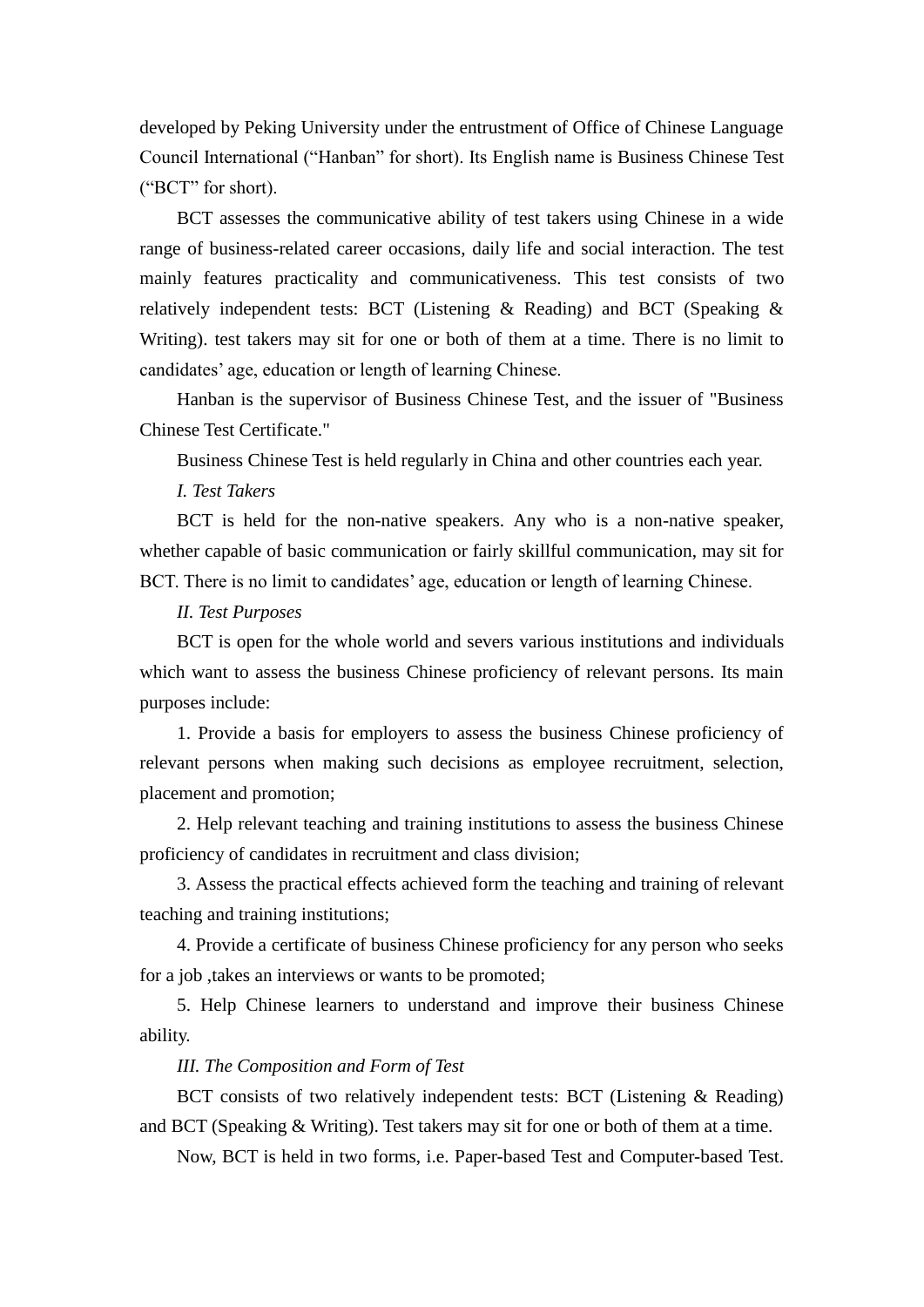BCT Computer-based Test is only held in Singapore at present.

*IV. Standards for BCT Levels*

BCT has five levels in total to describe the business Chinese proficiency of test takers, namely:

Level 1: Incapable of communication in Chinese in business activities.

Level 2: Capable of basic communication in Chinese in business activities.

Level 3: Capable of fairly effective communication in Chinese in business activities.

Level 4: Capable of fairly skillful communication in Chinese in business activities.

Level 5: Capable of appropriate communication in Chinese in business activities. *V. Test Scores and Certificate*

BCT consists of two relatively independent examinations: BCT (Listening & Reading) and BCT (Speaking & Writing). The score for each specific skill (Listening, Speaking, Reading and Writing) is 0-500, 100 for each level. The total score for listening and reading constitutes the overall score of BCT (listening & reading) ranging from 0 to 1000 points and each level consisting of 200 points. So does the overall score of BCT (speaking & writing).

Any test taker can receive a score report if he attends listening & reading or speaking & writing test in line with requirements.

If the total score for listening and reading comes to 201-400 points, Level 2 "BCT Certificate (listening & reading) "will be awarded; If the total score for speaking and writing comes to 201-400 points, Level 2 "BCT Certificate (speaking & writing) "will be awarded. So do Level3, Level4 and Level5 certificates. There is no Level1 certificate in BCT.

The score shall be valid for two years from the test date.

Hanban shall be responsible for issuing " Business Chinese Test Certificate."

*VI. Test Time and Location*

BCT is held regularly in China mainland and other countries each year.

In addition, individual service with respect to BCT can be provided as required by relevant enterprises or organizations.

For test dates and test center information of BCT, please log on BCT official website www.hanban.org, www.bcthome.cn and Chinese test service website www.chinesetesting.cn for reference.

*VII. Test Fees*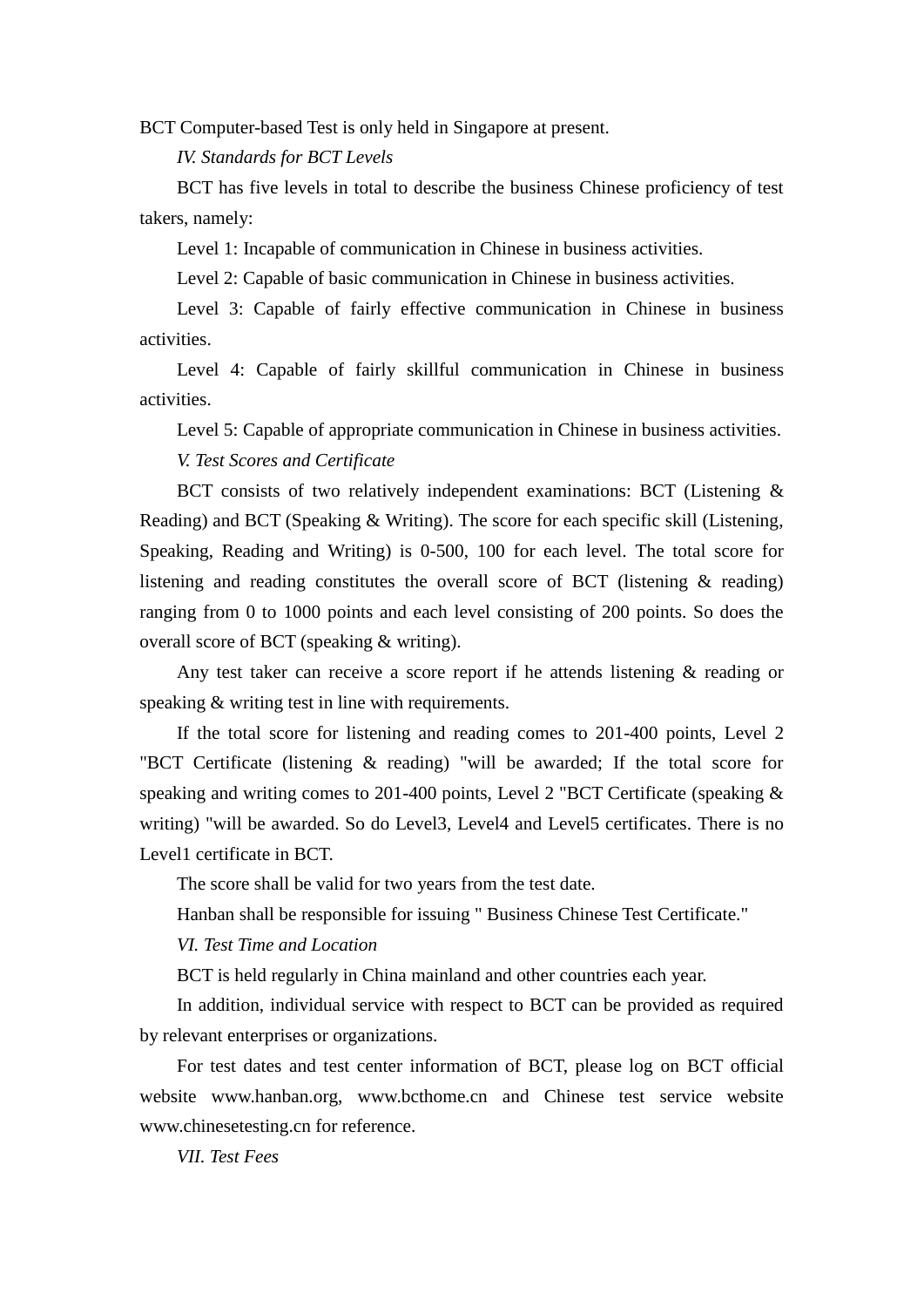The test fees of BCT are different all over the world. As for details in fees, please consult local test center.

The test fees for China mainland is 120 yuan RMB for BCT (Listening  $\&$ Reading) and 180 yuan RMB for BCT (Speaking & Writing).

### *VIII. Test Content*

The test content of BCT mainly covers business activities and business-related daily life and social interaction activities. As for details, see "Business Chinese Communicative Function Items" in "The BCT Outlines". "The BCT Outlines" is guide book for your preparation and this book covers Introduction to Business Chinese Test, level standards, scoring standards, samples, communicative function items and vocabulary, accompanied with the CD of listening test sample.

#### *IX .Test Registration*

Test takers may register for the test at the test center or online.

Test center registration

1. Please bring valid documents (passport or ID) to relevant test center for registration.

2. Fill in personal information form, and obtain login name and password.

3. Submit a photo with size of 40mm  $\times$  30mm, or a digital photo.

4. Pay test fees.

5. Print the test admission ticket or receive it to test center on stipulated time.

Online Registration

Test takers can log on BCT website (www.bcthome.cn) or the Chinese test service website (www.chinesetesting.cn) for online registration.

### *X. Test Room Regulations*

On the test date, be sure to bring:

(1) test admission ticket;

(2) the identification document used for registration (passport or ID). If you do not take such document, you are not admitted to enter test room;

(3) 2B pencils and erasers.

If you lost the test admission ticket, please notify the test center at least one day in advance in order to the test center help you print it.

1. Tape recorders, cameras, dictionaries, notebooks, textbooks and other articles having nothing to do with the test are not allowed to bring into the test room.

2. Switch off your mobile phone and MP3 and put them in your bag, and then put the bag to designated place after entering the test room.